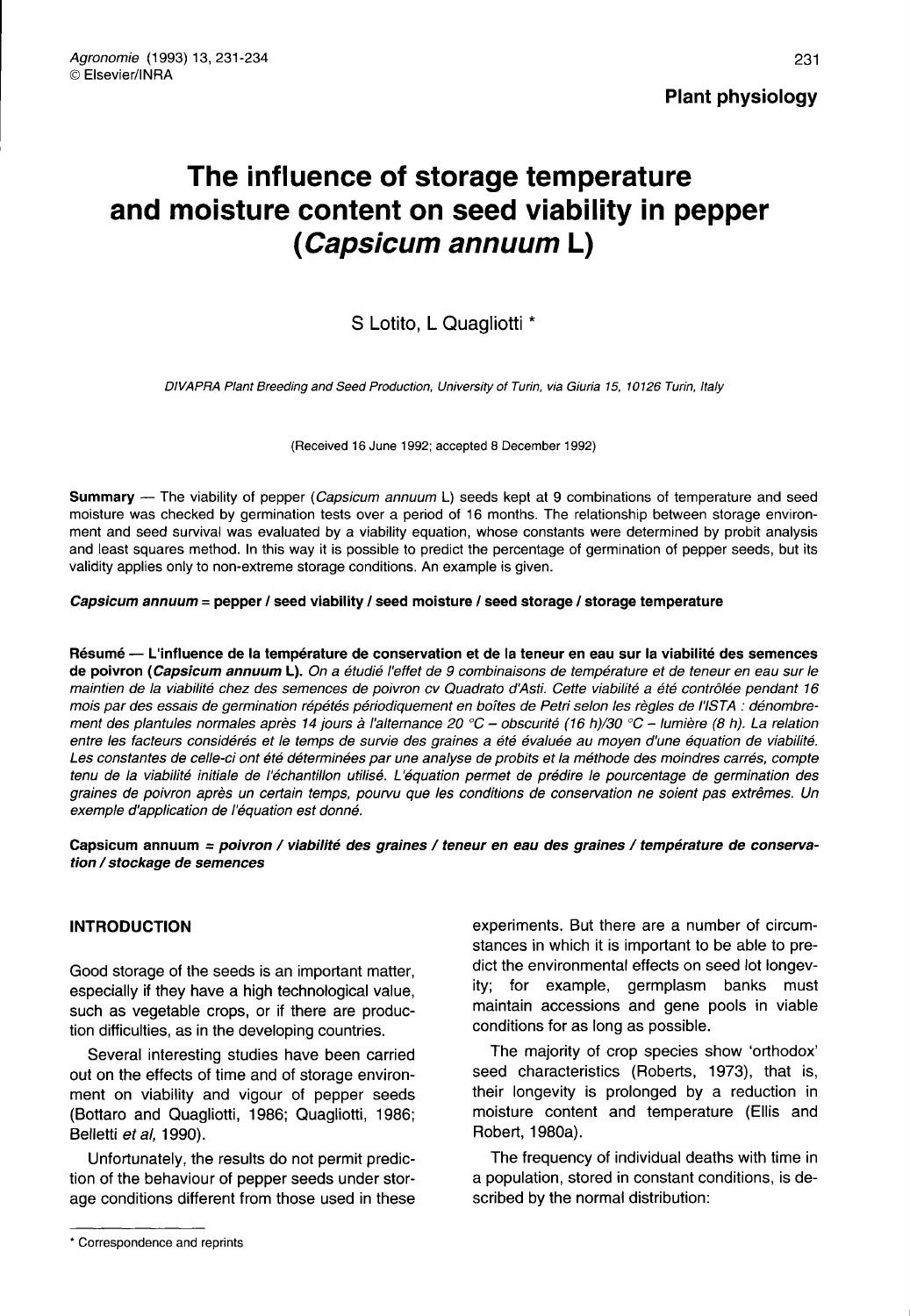$$
y = \{1/\sigma\sqrt{2\pi}\} \exp \{-(p-\overline{\rho})^2/2\sigma^2\} \tag{1}
$$

where  $y$  is the relative frequency of deaths occurring at time  $p, \bar{p}$  is the mean viability period, and  $\sigma$  is the standard deviation of the distribution of deaths with time. Thus, the seed survival curve (percentage viability plotted against time) is a cumulative normal distribution of negative slope, which becomes a straight line if percentage values are transformed to probits. When several constant conditions are compared, the mean viability period and the standard deviation vary in the same proportion, that is:

$$
\sigma = \mathbf{K}_{\sigma} \overline{\rho} \tag{2}
$$

where  $\mathbf{K}_{\sigma}$  is a constant for each species.

This trend has been demonstrated in many species (Roberts, 1972; Roberts and Abdalla, 1968; Ellis et al, 1982; Belletti et al, 1991).

Without taking into account the effect of oxygen, which is not completely known, the pattern of viability under given combinations of storage temperature and moisture content can be defined by an equation which takes into account the initial quality of the seeds, according to their genotype and to the prestorage conditions.

According to Ellis and Roberts (1980a), the equation can be written in 2 ways, of which the simpler is :

$$
v = K_i - p / 10^{(K_i - C_{1m} - C_{2t})}
$$
 [3]

This equation relates percentage viability,  $v$ , (expressed in probit) at any time  $p$  (expressed in days), to any combination of moisture content, m, (percent of fresh weight basis), and temperature  $t$  (°C).  $K_L$ ,  $C_1$  and  $C_2$  are constants specific to the species, but independent of genotype and initial seed quality.  $K_i$  is specific to the seed lot and is a measure of initial quality.

The purpose of this paper is to report the results of estimation of viability constants for pepper.

#### MATERIALS AND METHODS

The cv Quadrato d'Asti rosso, from a commercial provenance. The initial lot characteristics were: percentage of germination (PG): 89%, moisture content (MC): 7.2%.

The seed were subjected to several moisture contents by humidification with wetted filter paper in sealed boxes, at 15-18 °C, for a period ranging from 30 s to 2 h.

Three moisture levels were reached in different times: 10.2%, 15.6% and 20.8%. To permit a uniform distribution of moisture, the seeds were kept, after sealing in aluminium bags, for 48 h at 10 °C. A moisture content control was performed after this treatment.

Subsequently, the seeds were stored in sealed aluminimum bags, at temperatures of 25 °C, 35 °C and 45 °C. A total of 9 temperature-moisture combinations were analysed:

> 25 °C: 10.2%, 15.6% and 20.8%; 35 °C: 7.2%, 10.2%, 15.6% and 20.8%; 45 °C: 7.2% and 15.6%.

No attempts were made to modify the atmosphere composition inside the containers.

Samples of stored seeds were taken and put to germinate periodically, depending on the storage conditions. The frequency of sampling ranged from 1-60 d.

The determination of moisture content was performed on thermostatic stove at 105 °C for 16 h (ISTA, 1985). Again, in this case, the size of the sample analysed was increased: 4 replicates instead of 2.

All the determinations of PG were performed in Petri dishes, with filter paper as substratum, according to ISTA Rules ie count of normal seedling after 14 d alternating: 20 °C - obscurity (16 h)/30 °C - light (8 h) (ISTA, 1985). To reduce the sampling error, the tests were performed on 1 000 seeds, 4 replicates of 250 seeds, rather than 400 seeds, 4 replicates of 100 seeds. This should permit a better estimation of equation [3] parameters. In fact, as demonstrated by Ellis and Roberts (1980a), because of the nature of the normal distribution, even small differences in percentage germination at high values can have a large effect on the value of  $K_i$ .

By probit analysis (Finney, 1962) for each storage condition, the half viability period,  $p_{50}$  (the time taken for viability to fall to 50%), and the standard deviation, s, of the distribution of seed deaths with time were determined.

The constants  $K_L$ ,  $C_1$  and  $C_2$  were determinated by using least square method. The seed lot constant  $K_i$  was calculated as a reciprocal function of value  $K_s$ (the estimator of  $K_{\sigma}$ , eq [2]).

#### RESULTS

Under all the storage conditions, the frequency distribution of seed deaths with time was normally distributed. This implies that the seed survival curves showed a symmetrical sigmoid distribution which can be described by a negative cumulative normal distribution.

In 2 storage conditions (25 °C-10.2% and 35 °C-7.2%) it was not possible to determine the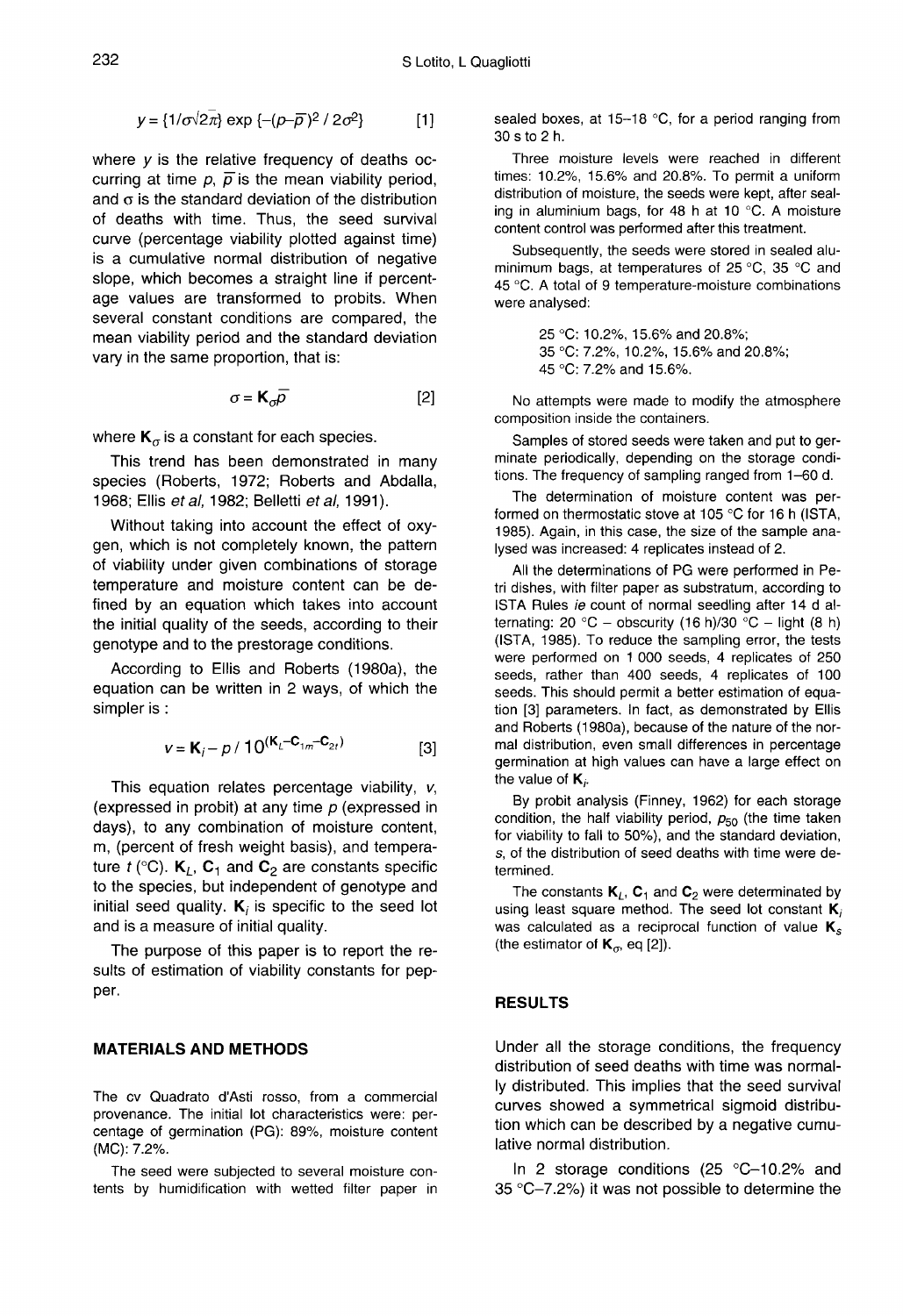values  $p_{50}$  and s, since the loss in viability after 480 d was insufficient to construct survival curves. The values of the parameters were calculated for the other seven treatments investigated. Values of  $p_{50}$  ranged from 1.2-140 d (fig 1), while values of s ranged from 0.9-117 d.

The values of the constant of eq [3] were as follow:  $K_i = 6.2$  (expressed as probit value);  $K_L = 6.063$  (significant with  $p < 0.01$  and se = 1.012),  $C_1$  = 0.111 (significant with  $p < 0.05$ ) and se = 0.031) and  $C_2$  = 0.088 (significant with  $p < 0.01$ and  $se = 0.019$ ).

#### **DISCUSSION**

The results obtained in our experiment demonstrate that in the ageing of pepper seeds the relationship between temperature, moisture content and viability is fairly well described by the improved equation given by Ellis and Roberts.

Some limits for validity of viability equation exist: there is a low moisture content limit, below which the equation [3] is no longer applicable; in fact, a further reduction in moisture content no longer increases seed longevity. This limit has been found to vary within species. Values of 2- 3% of moisture content give a rough indication of this limit (Ellis et al, 1988). Moreover, damage can occur during the drying process, particularly,



Fig 1. The relationship between half-viability period and moisture content of pepper (Capsicum annuum L) cv Quadrato d'Asti Rosso, hermetically stored at the following constant temperatures: 25 °C (circle), 35 °C (square) and 45 °C (triangle). Half-viability period is plotted on a logarithmic scale, and the fitted curves are those according to equation [3] and the viability constant values reported in the text.

if high temperature are used for drying (Ellis and Roberts, 1980a; Nellist, 1981), with the result that the viability could be lower than that predicted. There is also an upper limit, termed critical (Ibrahim et al, 1983), beyond which the longevity of the seeds increases with the increase in their moisture content, but only if oxygen is present.

The application of the simpler of the 2 improved equations (Ellis and Robert, 1980a) should only be used to predict longevity within the range over which the constants were determined. Extrapolation to higher or lower moisture contents will under-estimate seed longevity due to the slightly concave log-linear relationship between longevity and moisture content (Ellis and Robert, 1980b). This is why as light underestimation was detected when the parameters calculated were tested on a «California Wonder» seed lot, stored for 33 months at 25 °C (in thermostatic freezer), with an MC of 5.5%. The viability predicted values were lower (maximum 1%) than real PG, after 12, 18, 24 months of storage.

For a wider range of storage conditions, more extreme combinations of temperature-moisture should be included in the analysis; this should permit estimation of the parameters of the improved equation that include the logarithmic transformation of the moisture term and the negative quadratic temperature term (Ellis and Robert, 1980a).

Within the ranges of temperature and moisture studied the simple equation is adequate.

For practical use, the results of this paper can be used in the following way:

with an initial PG of 90% the  $K_i$ , ie the probit value of PG, can be easily obtained using statistical tables (Fisher and Yates, 1957), from which a  $K_i$ of 6.28 is obtained. Now, when storing the seeds with an MC of 8% and a constant storage temperature of 27 °C, the equation terms after 365 d of storage will be:

$$
v = 6.28 - 365 / 10^{(6.063 - 0.111 \cdot 8 - 0.088 \cdot 27)} = 5.7
$$

From statistical tables it is possible to retransform the probit value into percentage of germination, thus obtaining a PG value of 76%.

The fit can be significantly improved by estimating the  $K_i$  parameter of the lot under analysis with the use of a sample size larger than 400 seeds or performing probit analysis of serial germination tests in a rapid-ageing test (Ellis and Robert, 1979).